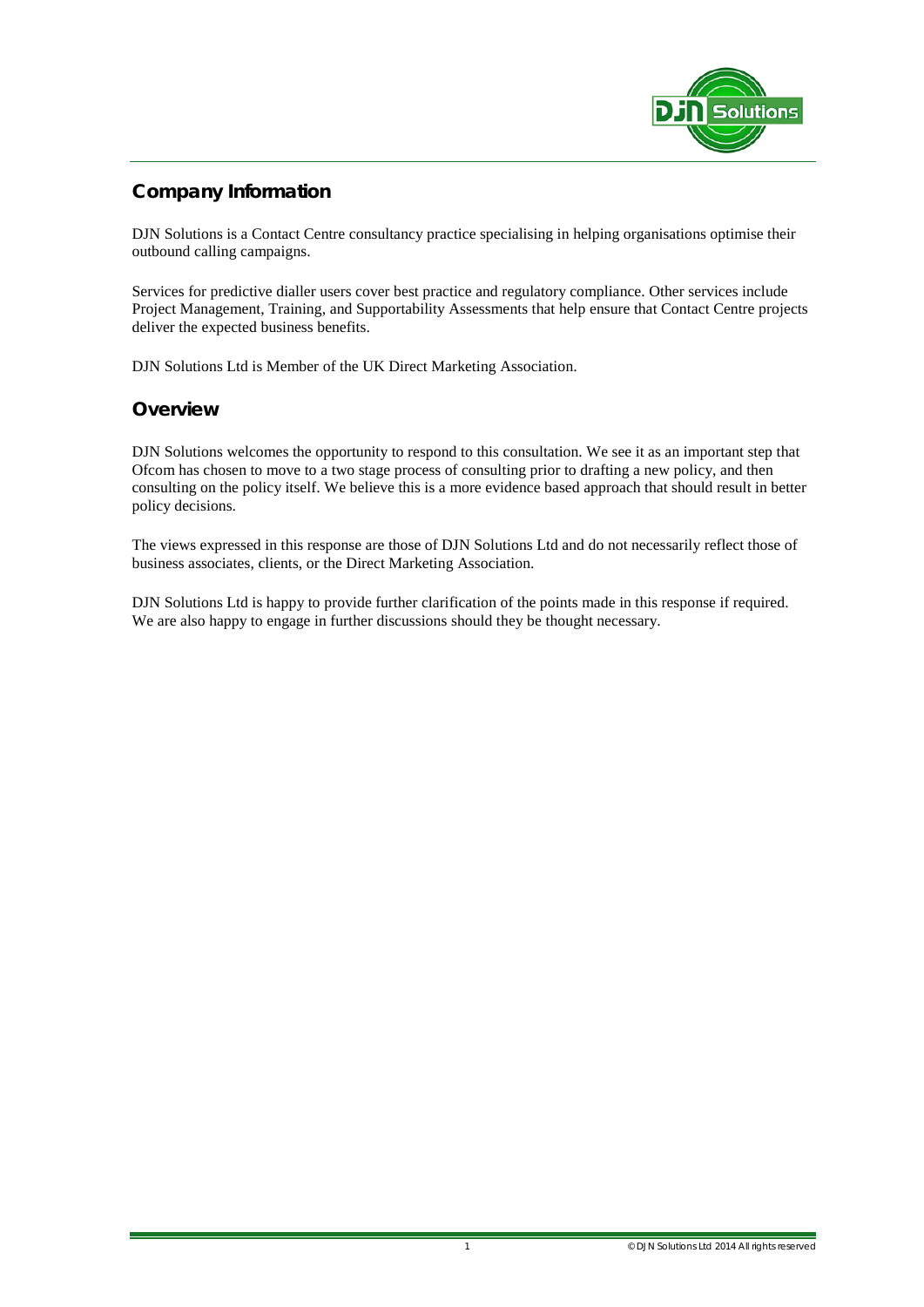

# **General Comments**

We have responded to the specific questions raised but we feel that, at this time, the focus should be much more on enforcement than changes to the policies.

As evidence for this we present the following.

The table below shows the number of complaints Ofcom received about silent and abandoned calls between April 2013 and April 2014 [1](#page-1-0)

| Month         | Number of<br>complaints |  |  |
|---------------|-------------------------|--|--|
| Apr-13        | 3902                    |  |  |
| May-13        | 3262                    |  |  |
| <b>Jun-13</b> | 2804                    |  |  |
| <b>Jul-13</b> | 3448                    |  |  |
| <b>Aug-13</b> | 3163                    |  |  |
| Sep-13        | 2288                    |  |  |
| $Oct-13$      | 2858                    |  |  |
| <b>Nov-13</b> | 2826                    |  |  |
| $Dec-13$      | 1704                    |  |  |
| Jan-14        | 2645                    |  |  |
| Feb-14        | 2435                    |  |  |
| Mar-14        | 2612                    |  |  |
| Apr-14        | 4040                    |  |  |

-

In 2014 five non-confidential Section 128 notices have been published. With the exception of the one for Redress Financial Management, which did not contain information regarding the number of complaints, we have used data from the notifications to produce the table below.

This table attempts to assess how the overall volume of complaints is likely to be affected by bringing the organisations into line using enforcement action. Because complaints data is given monthly and the monitoring periods do not exactly correspond we have calculated prorated complaint values for the relevant periods.

We assume that these organisations were subject to action because they received the most complaints in their period, and that other known organisations in those periods would therefore represent a smaller proportion of complaints. As can be seen Sambora Communications Incorporated generated the largest proportion of complaints in their monitoring period at just over 1%, with the others being significantly lower.

These figures suggest that 99% of complaints do not result in enforcement action, meaning that the existing enforcements are unlikely to significantly reduce complaint levels.

We assume, based on the information taken from Figure 1 in the Call for Inputs document where it states that for an estimated 67% of complaints no CLI is available, enforcement action is being hindered by the ability to trace calls.

<span id="page-1-0"></span><sup>&</sup>lt;sup>1</sup> Taken from Telecom Complaints Bulletin http://stakeholders.ofcom.org.uk/binaries/enforcement/telecomscomplaints-bulletin/Telecoms\_Complaints\_Bulletin\_June\_14.pdf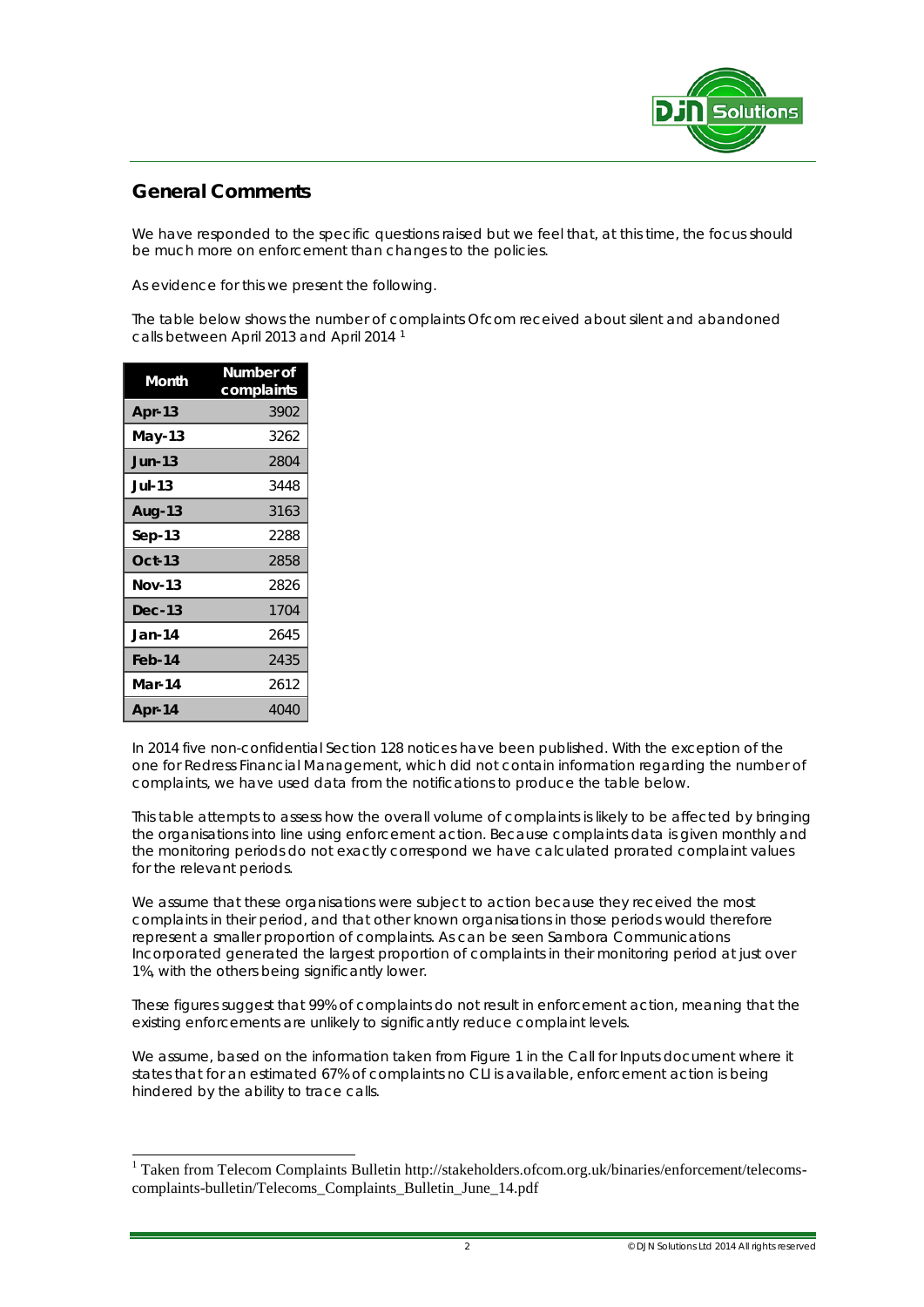

It is understood that a lot of work has been done to improve call tracing but if that is the reason why these organisations represent such a small proportion of complaints, it would suggest that a far greater reduction in complaints could be achieved by concentrating on call tracing rather than revising the existing policies.

| <b>Details</b>                 | Ageas 50<br>Limited | <b>Green Deal Savings</b><br>Limited | <b>MYIML</b><br>Limited | Sambora<br>Communications<br>Incorporated |
|--------------------------------|---------------------|--------------------------------------|-------------------------|-------------------------------------------|
| Complaints                     | 19                  | 33                                   | 31                      | 45                                        |
| Start of monitoring period     | 21/07/13            | 27/10/13                             | 16/12/13                | 01/09/13                                  |
| End of monitoring period       | 07/09/13            | 14/12/13                             | 03/02/14                | 19/10/13                                  |
| Days in monitoring period      | 48                  | 48                                   | 49                      | 48                                        |
| First date of complaint period | 01/07/13            | 01/10/13                             | 01/12/13                | 01/09/13                                  |
| Last date of complaint period  | 30/09/13            | 31/12/13                             | 28/02/14                | 31/10/13                                  |
| Days in complaint period       | 91                  | 91                                   | 89                      | 60                                        |
| Complaints in period           | 8899                | 7388                                 | 6784                    | 5146                                      |
| Prorated complaints            | 4694                | 3897                                 | 3735                    | 4117                                      |
| Proportion of complaints       | 0.40%               | 0.85%                                | 0.83%                   | 1.09%                                     |

As it stands organisations that strive for compliance but go astray are likely to be easy to catch by virtue of the fact that they supply a CLI and an information message. Organisations that totally ignore the rules are likely to escape enforcement.

In effect this polarises the situation. To avoid enforcement action I can either be completely compliant so that no complaints occur, or I can ignore all the rules and be untraceable. This leaves those striving to be compliant in a horrible situation where a small number of complaints might get them to the top of the enforcement league table despite there being far worse culprits.

Overall this means that any changes that make the rules stricter will become a tax on those who already strive for compliance while having no effect on those that ignore the rules.

## **Question Responses**

### *Q1: We would welcome views and evidence from stakeholders on (a) the main types of harm that consumers experience from nuisance calls in general and specifically in relation to silent and abandoned calls; and (b) how to measure the harm.*

We have seen a change over time as Ofcom's education programmes and media exposure have given consumers a better understanding of why silent and abandoned calls occur.

When diallers first started to be used most people could not think why an organisation might call then and then hang up. This led to them filling in the blanks and assuming that the call had some hidden untoward purpose. Our experience now is that most people recognise why the calls occur and the proportion of people who are concerned about them has reduced while the proportion that see them as a nuisance has increased.

There are clearly still some people for whom these calls are distressing; either because they still do not understand why they occur, or because their personal circumstances give silent calls some special significance. Continuing the education programmes will help in some cases, but it is difficult to see how this distress can be eliminated entirely especially given, as acknowledged in Section 3 of the Call for Inputs, silent calls can occur for reasons other than the use of ACS.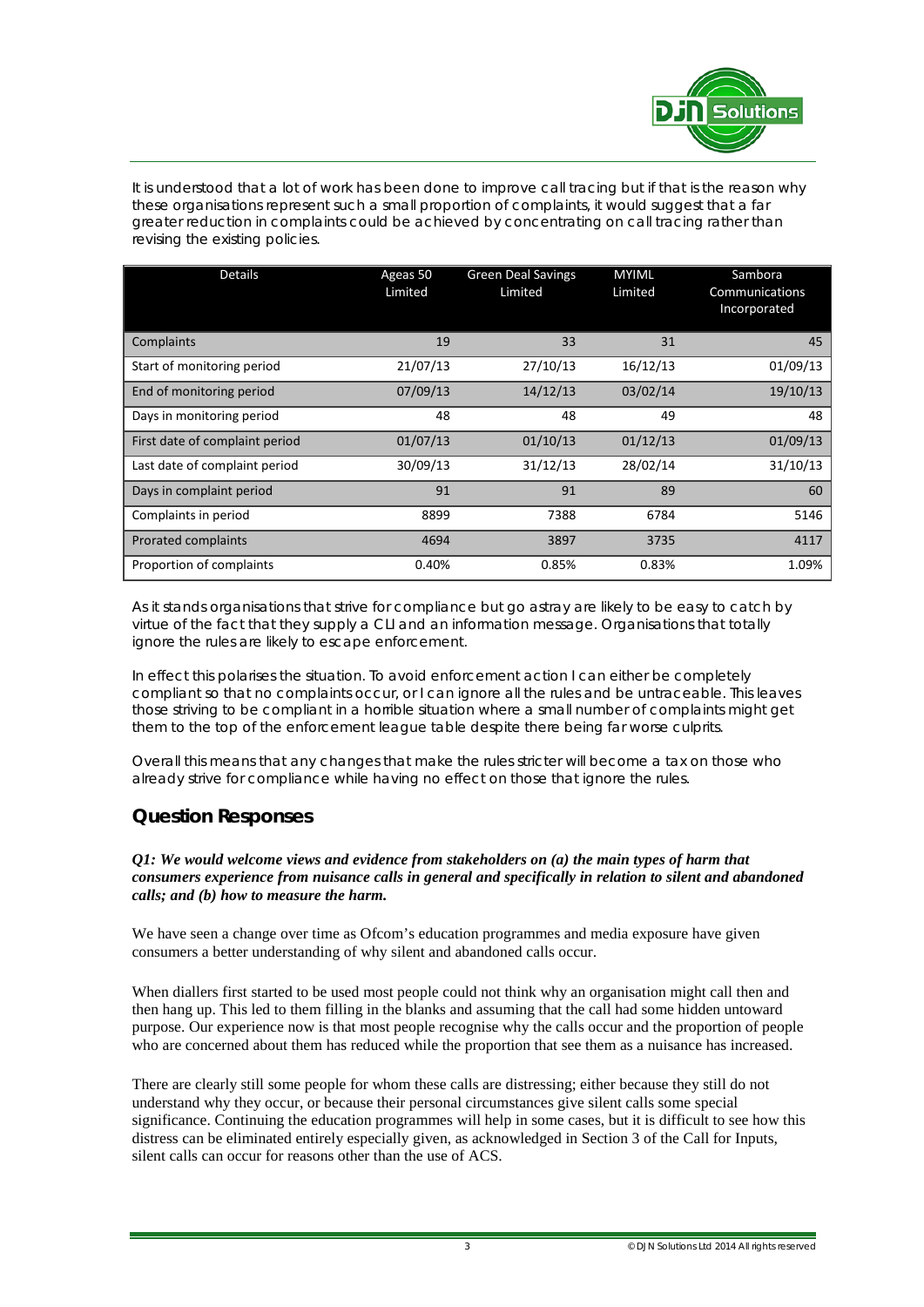

For most people we believe the main harm is time wasted, but it is very difficult to quantify and place a value on. It also needs to be put in context; for example in a typical day we will get stuck in traffic, spend time queuing at a supermarket, or waiting for a bus. There are solutions to these things but we balance the time spent against the economic consequences of the solutions (higher taxes, higher prices for goods or tickets). It is harder for consumers to see the economic value of silent or abandoned calls, but the call centre industry does contribute a lot to the UK economy and many people do derive value from the calls they receive. If this were not the case then calling would cease because it would not be economically viable.

One area that could be improved is the situation where opportunities to make money from calls come about as a result of government activities. In recent times huge numbers of calls have been the result of PPI, accident claims, and other government initiatives. While the initiatives themselves are valuable they create a market for data which companies can exploit by setting themselves up as middle men. Government should try to minimise the opportunities for this in any future initiatives.

## *Q2: We would welcome views and evidence from stakeholders on what are the key drivers of (a) silent calls and (b) abandoned calls.*

We believe that there are many reasons that silent calls occur. Those reasons listed in the Call for Inputs provide a good summary of those reasons.

Some specific points:

Use of AMD has dropped dramatically since the introduction of the current policy. There are a number of reasons for this:

- Some organisations have tested their AMD and found that it cannot be made to comply
- Some organisations believe their systems to be compliant but are concerned as to how Ofcom would judge accuracy in the case of an investigation. They therefore feel more comfortable not using AMD at all
- Some organisations use their AMD selectively. That is, they use it when contact rates are low in order to gain productivity, but turn it off when contact rates improve in order to minimise false positives

Despite this change the number of silent call complaints has risen. This can only be because of other causes. It also calls into question the previous assertion that most silent calls were the result of AMD false positives.

Ofcom, with its powers to request information, is really the only organisation that can dig deeper into this issue. Existing efforts to use surveys and call diaries should be continued and improved in order to help determine the reasons behind silent and abandoned calls. Better technology support for call diary participants, including call and CLI recording equipment, would allow much better analysis and would place less of a burden on participants.

Our experience of connection times is that systems will usually connect to an agent very quickly. Subsequent delays may occur for many reasons such as:

- Call data does not arrive at the same time as the call, meaning that the agent does not know who to address
- Badly trained agents wait for the consumer to speak again before introducing themselves. As the consumer will already have spoken the agent should start speaking immediately
- Agents who mute their phones so that they can talk to other people between calls, and who subsequently take time to unmute before speaking

In most cases the delays caused are very short, but silence on the phone has a tendency to feel longer than it actually is so the consumer may register a half second delay as something much more significant. It is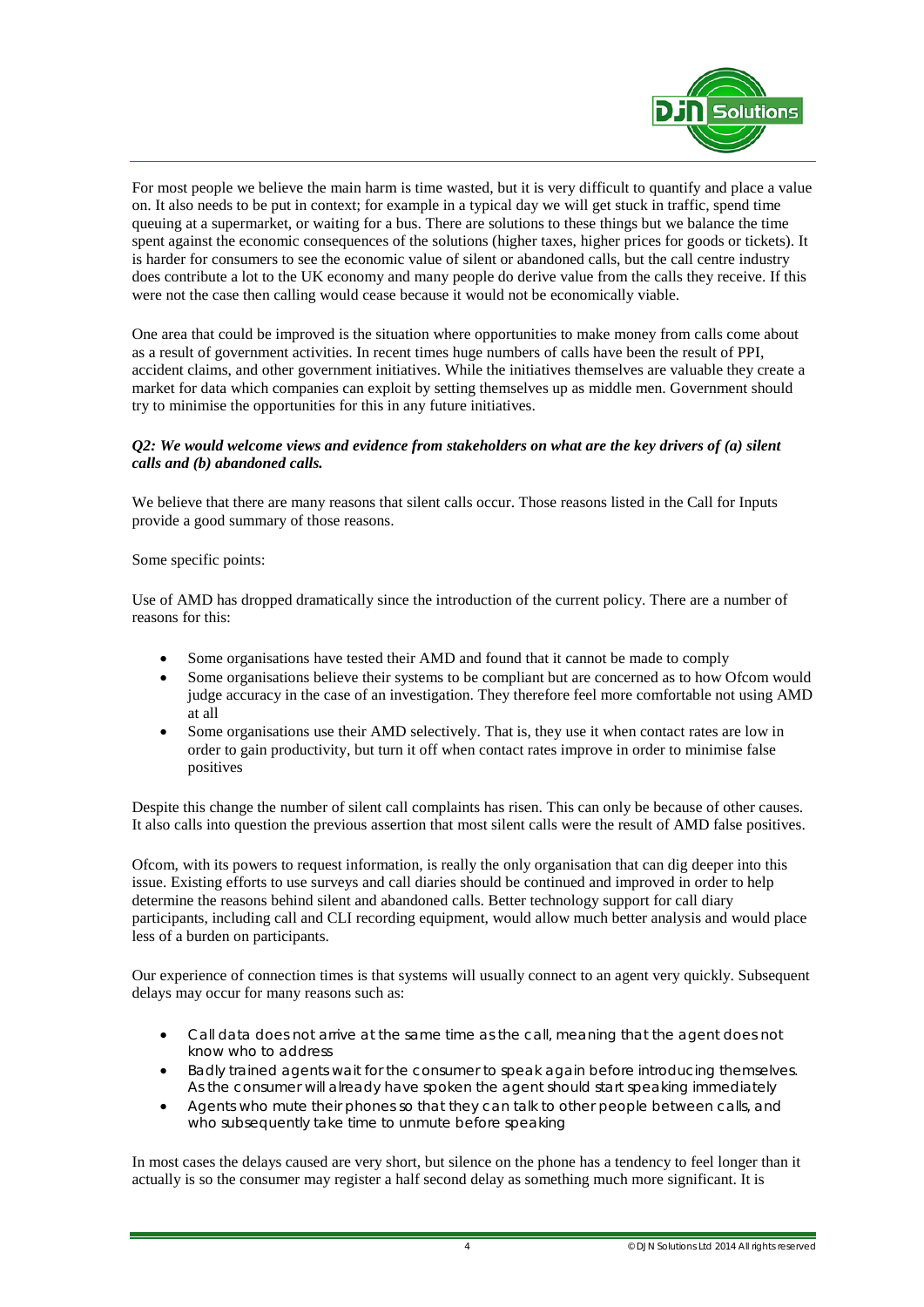

difficult to know exactly how the agent based issues given above can be regulated because of the factors involved. Assuming that the above issues are controlled by good management, the existing two second rule should be sufficient. Any further policy needs can be fulfilled using the requirement for organisations to have properly documented processes and policies, as mentioned elsewhere.

*Q3: We would welcome views and evidence on the use of AMD including (a) if call centres have changed their use of AMD in recent years and if so why (b) the volume of calls made by call centres with and without the use of AMD (c) false positive rates when using AMD and any data to suggest that the accuracy of AMD has improved in recent years.*

As stated above the use of AMD had dropped dramatically. It is difficult to quantify but in terms of our clients we would estimate that today 5–10% would use AMD at some level, not necessarily continuously. Prior to the current policy being introduced this would have been 80–90%.

One of the services we provide is False Positive testing using sample recordings. Non-disclosure agreements prevent us from discussing specific results, but we have seen occasions where the false positive rate was easily low enough to allow the use of AMD and other occasions, particularly in international environments, where the false positive rate was very high.

*Q4: We would welcome views and evidence on potential changes to the policy to help reduce the harm caused by silent and abandoned calls including those identified in Figure 2 (abandoned call rate and approach to AMD), Figure 3 (time limits for calling consumers and connecting to a live agent) and Figure 4 (good management and appropriate processes).*

As stated in our general comments, we believe that the biggest change can be enacted by improvements to enforcement rather than changes to the policies.

Any policy changes are likely to only impact those that are already concerned about the way in which they call. Since they are already working in a compliant manner any changes will incur cost without significantly impacting the incidence of silent or abandoned calls.

Any organisation that is currently non-compliant is unlikely to change their behaviour because the rules have changed.

Specifically a reduction in the abandonment rate, whether to 1% or 0%, would disproportionately affect those organisations that are compliant now. In some cases it could make their businesses unviable. Like many industries call centres rely on technology for efficiency gains. The technology should be used responsibly, but it can make the difference between profit and loss.

Staff are usually the largest single factor in a company's costs. While estimates of dialler efficiencies vary according to technology and industry sector, a reasonably conservative estimate of the uplift would be 50%. That is, if you were using a predictive dialler with 100 agents you would need at least 150 agents if dialling manually.

Moving to a 0% abandonment rate effectively bans predictive dialling, meaning a complete loss of that uplift for all.

Moving to 1% may be viable for large organisations but would remove most of the uplift for small organisations.

Using an absolute number of abandoned or silent calls as a trigger for enforcement is likely to be unworkable. If it is set to a high number to accommodate large campaigns it will probably have no effect on smaller organisations. If it is set to a small number then it may prevent some larger campaigns from being dialled. Also, it is difficult to know how it would be enforced. Currently complaints are used as the trigger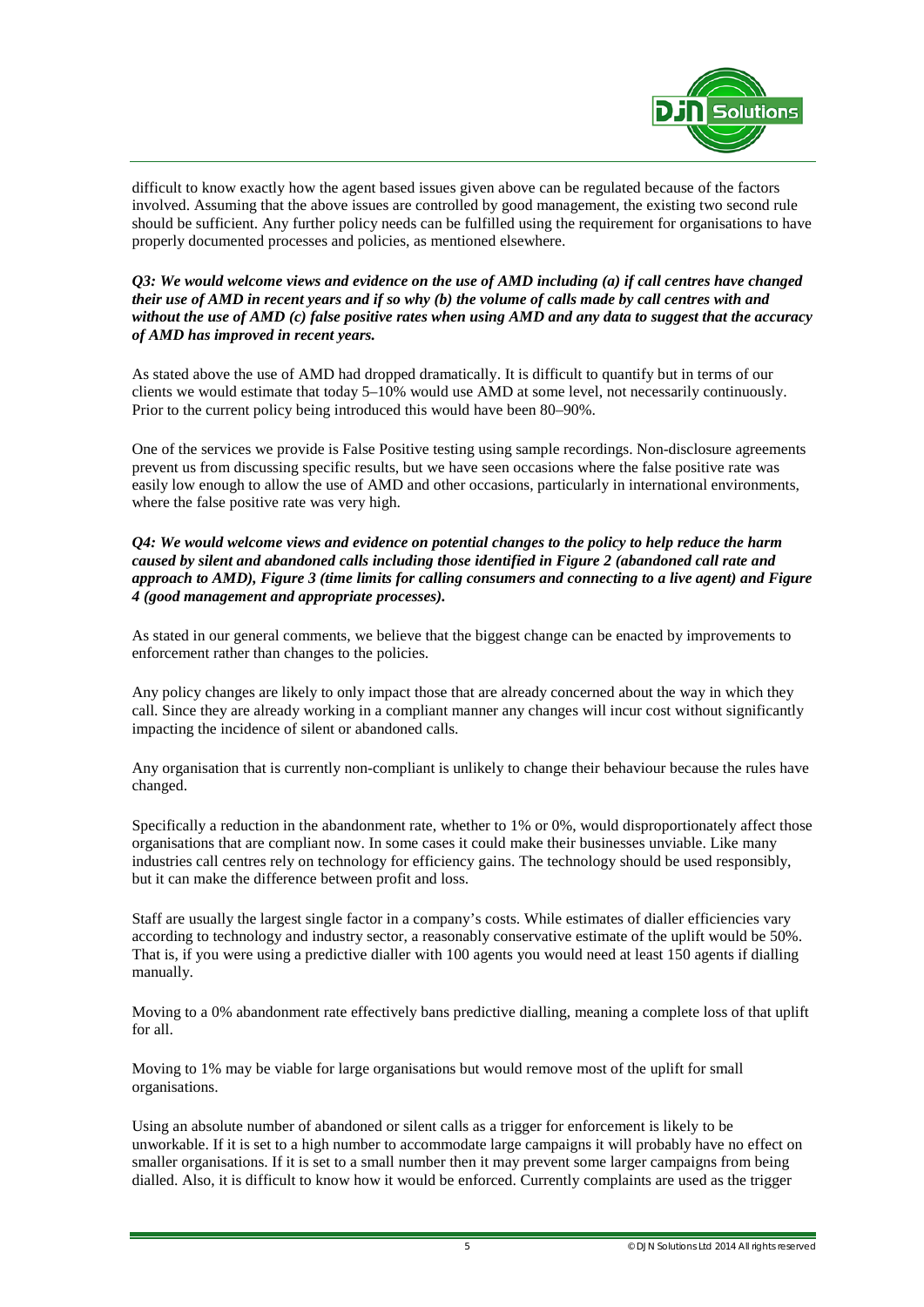

and it is assumed that the complaints represent only a small proportion of the people affected by silent of abandoned calls. Unless the relationship between actually calls and reported complaints is clearly understood it might end up in a situation where every single complaint has to be investigated in case it's a symptom of a problem large enough to breach the threshold. While there are also issues with a percentage abandonment rate it is easier to make a broad brush assessment based on the size of the organisation.

Having a sliding percentage scale, where larger campaigns are expected to run at a lower percentage, may be a workable solution but in this case it would be helpful for the lower end of the scale to be increased. That is, allow higher than 3% for smaller campaigns. This would allow more flexibility for smaller organisations, which are disproportionately affected by low abandonment rates, but if the rates are set appropriately it would still result in an overall reduction. Care would need to be taken to ensure that campaigns could not be manipulated to gain advantage. For example, artificially breaking a large campaign into several smaller ones in order to use the higher abandonment rate.

We do believe that highlighting process as a contributing factor is an important step. When assessing organisations for compliance we do, on occasion, find that, while they may have taken significant steps initially, the on going checking and adjusting is lacking. A good analogy for this would be someone having a car MOT'ed and then assuming all is well for the following year, rather that taking into account how the car is driven and maintained.

Apart from the specific items mentioned in the Call for Inputs we believe that there are other areas where the policies should be reviewed:

## **Definition of an Abandoned Call**

From the current policy:

"A1.17 An abandoned call is where a connection is established but terminated by its originator in circumstances where the call is answered by a live individual."

This definition is too broad, the term was originally used with predictive diallers when no agent was available and the system hung up on a live individual. At some point the definition was broadened to remove the "no agent available" condition. While this may be useful in some cases, for example, the current definition also allows the use of the term in cases where a live agent is available but hangs up the call without speaking, it also allows some nonsensical use cases. For example, I call someone andspeak to them for 30 minutes and conclude our business, If I hang up first it would still meet the definition of an abandoned call.

It is recognised that the definition has not, to date, been used in this way but we believe it would be better to have a definition of an abandoned call that includes the original "no agent available" condition and then define another term for those cases where the call is terminated inappropriately for other reasons.

## **72 Hour Policy**

From the current policy:

"A1.54 When an abandoned call (other than an AMD false positive), has been made to a particular number, any repeat calls to that number in the following 72 hours may only be made with the guaranteed presence of a live operator."

This policy was based on the original DMA guidelines, and was intended to limit the number of abandoned calls received by an individual. It dates back to 2000 when mobile phones are not widespread and collection of work telephone numbers as well as home ones was rare. This meant that, for most people, only one phone number would be available. Thus applying the 72 hour rule to the number worked.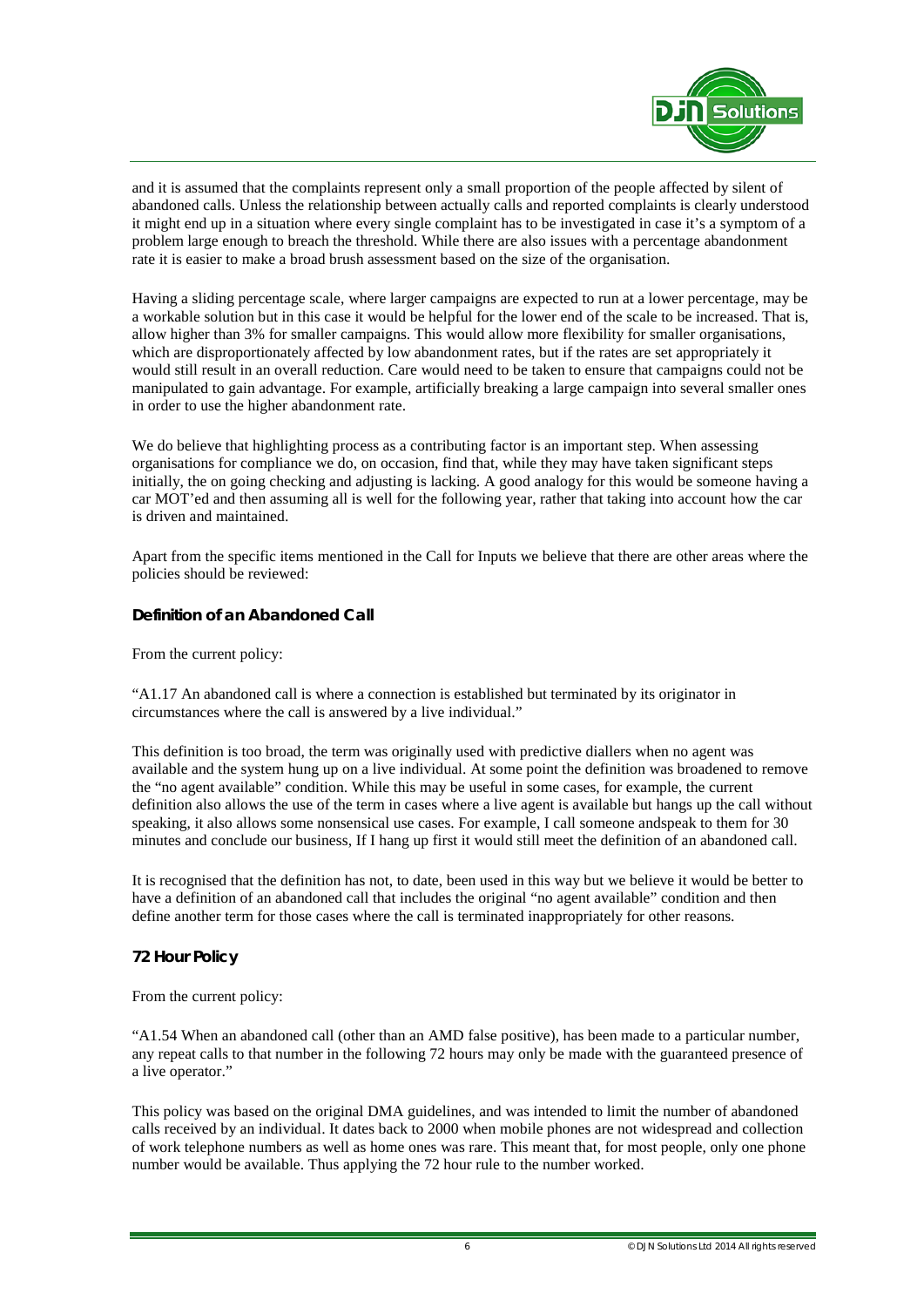

Things have subsequently changed, it is common to have multiple numbers for an individual. Since some numbers, particularly landlines, can be shared by more than one person the policy as stated has some perverse consequences:

- 1. If I call Mr X on his home number and abandon the call I am prevented from calling that number again for 72 hours unless I guarantee that an agent is available. However, I can still call Mr X on his mobile and work numbers and can, potentially, abandon him two more times the same day.
- 2. If I had already intended to call Mrs X, who uses the same home number I cannot do so for 72 hours unless I guarantee that an agent is available.

This creates two issues, firstly the fact that I can dial different numbers for Mr X defeats the original purpose of minimising abandoned calls to an individual.

Secondly, I am forced to change my activities for Mrs X based on the original call to Mr X. This may have unforeseen consequences. For example, if I am calling Mrs X regarding a debt or fraud matter she may incur extra costs as a result of the delay.

While a single call centre may be able to deal with the above situation it becomes harder where data is used in different departments or is outsourced to multiple companies. For example, the call to Mr X may have been a marketing call made by an outsourced call centre, but the in house fraud team may be making the call to Mrs X. Ensuring that the outsourced centre updates the fraud team in real time is likely to be technically difficult.

A further issue is any possible data protection impact. Given that Mr and Mrs X are separate individuals with separate accounts with the company is it always permissible to use the fact that they have the same phone number to enforce the 72 hour policy?

Given that this situation is likely to be relatively rare it would be better to modify the policy wording from 'number' to 'individual' or some other more appropriate entity (possibly 'account' or 'calling list record'). This would improve the situation for most individuals. It would still leave the possibility of multiple abandons to people who share numbers, but would have the advantage of removing any possible data protection complications.

### **Definition of Campaign**

From the current policy:

"A1.21 A campaign is identified by the use of a single call script to make a single proposition to a single target audience. A campaign can be run from more than one call centre over a 24 hour period. If calls are made for identifiable purposes with a single script to a single target audience, then Ofcom will continue to regard this as a campaign. In the event of an investigation, Ofcom will consider the facts of each case on its own particular merits."

This definition, referring to calls scripts and proposition, is very telemarketing centric. Many call centres do not use scripts (even for marketing calls) and not all calls will be making a proposition.

This results in difficulties for some organisations in determining what they should consider to be a campaign.

One suggested change would be to change 'proposition' to purpose, and to remove the reference to a call script, something like the following:

"A campaign is identified as making calls for a single purpose to a single target audience."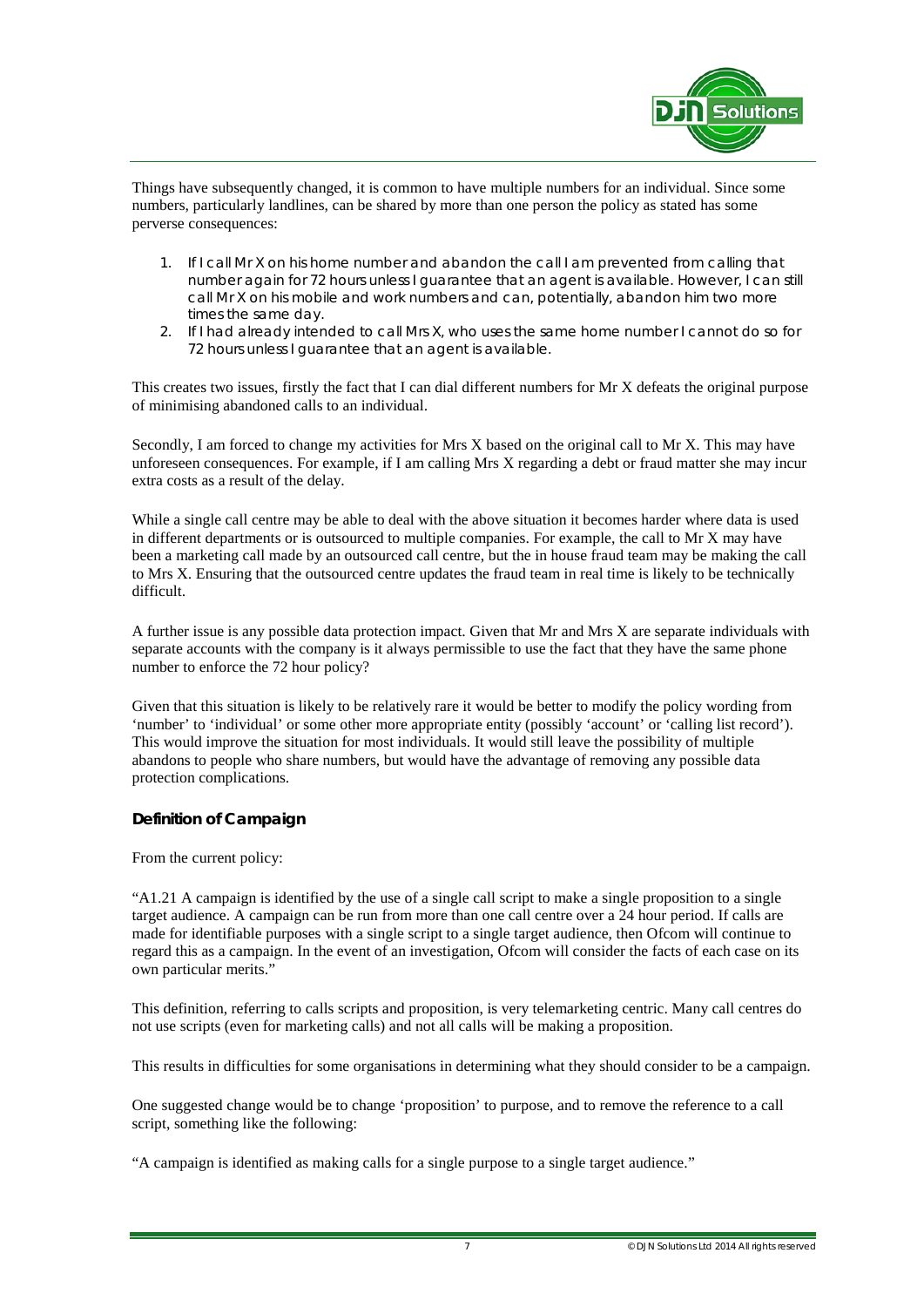

*Q5: We would welcome views and evidence on potential changes that could be made to the policy relating to the (a) current five general examples of persistent misuse (misuse of automated calling systems; number-scanning; misuse of a CLI facility; misuse for dishonest gain – scams; and misuse of allocated telephone numbers) or (b) other examples of persistent misuse.*

We believe all five general examples remain relevant. That said there are possibly some priority changes to take into account.

We have seen fewer issues relating to number scanning in recent years, it is not clear whether this is because it is no longer occurring or whether the ways of achieving it have improved.

Scams, in particular of the "your PC has a virus, but we can fix it" type have increased significantly. Given that most of these calls appear to originate from overseas it is not clear how Ofcom's powers can be used, but scams of this type have a significant impact and should be treated seriously.

With regard to CLI we would make the following points:

- CLI is important it should be provided on all calls. We understand the limitations given regarding the legal position and PECR, but Ofcom should include this as best practice even if full enforcement isn't possible.
- CLI's should be authentic and returnable
- We do not feel that rotating CLI's are a big concern assuming that all numbers meet the above condition. Our experience is that marketing calls typically do not use rotating CLI's but they are in other areas, typically debt recovery. In this situation the potential nuisance needs to be balanced against the requirement for the caller to meet their duty of care to the debtor. It is clear that some people in debt do try to avoid contact, which is likely to be to their detriment overall. Alongside a policy of treating the customer fairly we feel that rotating CLI's are an acceptable tool.

### *Q6: We have not identified any significant changes to this section of the policy, relating to the issuing of notifications, at this stage. However, we welcome views and evidence from stakeholders on any changes they consider may improve the understanding or clarity of this section of the policy.*

Given that the processes used are largely controlled by legal requirements we agree that they work reasonably well. However, it would be good to have some clarity from Ofcom on their activities other than those which result in enforcement action.

We are aware that companies have been issued with requests for information and have then seen no further action, but to date there has been no official acknowledgement of this. The fact that all Section 128 notices are public has made some organisations believe that all Ofcom actions have resulted in enforcement, which leads to the impression that Ofcom has a "prosecute at all costs" policy. Publication of statistics relating to investigations where no further action was taken will improve confidence in the process.

### *Q7: We would welcome information on the current operation of the outbound call centre market, in particular:*

- The size of the current outbound calling market e.g. the annual number of calls made as well *as the value.*
- *The size of total annual costs in the outbound market (where possible split by operating costs and capital costs (or depreciation)).*
- *The average costs per call/per agent (or per agent hour).*
- *The split of call centre locations (domestic or overseas) that make calls to UK numbers.*

We do not feel that we have sufficiently robust figures to be able to reply to this question.